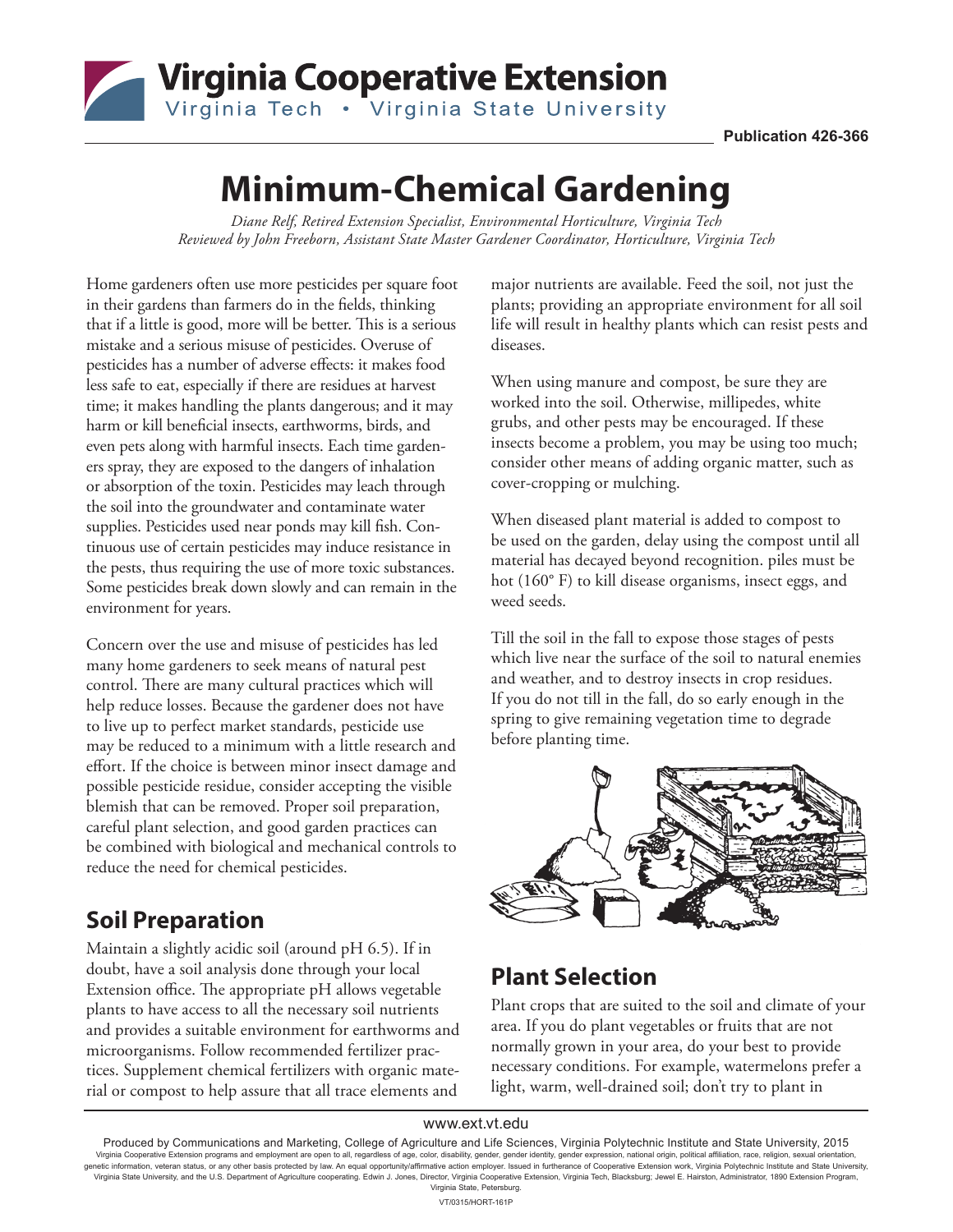heavy clay without first adding copious amounts of compost or other soil-lightening material, and allow the soil to warm up before seeding or setting plants out.

Use disease-free, insect-free, certified seed if available. Select disease/insect-resistant or tolerant species and varieties.

Resistance in plants is likely to be interpreted as meaning immune to damage. In reality, it distinguishes plant varieties that exhibit less insect or disease damage when compared with other varieties under similar circumstances. Some varieties may not taste as good to the pest. Some may possess certain physical or chemical properties that repel or discourage insect feeding or egg laying. Some may be able to support insect populations with no appreciable damage or alteration in quality or yield.

Select plants that are sturdy and have well-developed root systems. Diseases and insects in young seedlings may start in greenhouses or plant beds and cause heavy losses in the garden. Buy plants from a reputable grower who can assure you that they are disease/insect-free, or grow your own from seed.

Avoid accepting plants from friends if there is any chance of also getting free insects or diseases!

#### **Cultural Practices**

The most effective and most important of all practices is to observe what is going on in the garden. Many serious disease or insect problems can be halted or slowed early by the gardener who knows what to look for and regularly visits the garden for the purpose of trouble-shooting.

**Rotation.** Do not grow the same kind of produce in the same place each year. Use related crops in one site only once every three or four years. Some related crops are as follows: (a) chives, garlic, leeks, onions, shallots; (b) beets, Swiss chard, spinach; (c) cabbage, cauliflower, kale, collards, Brussels sprouts, broccoli, kohlrabi, turnips, rutabagas, Chinese cabbage, mustard; (d) peas, broad beans, snap beans, lima beans; (e) carrots, parsley, celery, celeriac, parsnips; (f) potatoes, eggplant, tomatoes, peppers; (g) pumpkins, squash, watermelons, cucumbers, muskmelons; (h) endive, salsify, lettuce; (i) corn and sweet corn.

**Interplantings.** Avoid placing all plants of one kind together; alternate groups of different plants within rows or patches. If an insect lays eggs or otherwise attacks a

## **Virginia Cooperative Extension**

specific species, the presence of other species in the area can interrupt progress of the attack by diluting the odor of the preferred plants. This can also slow the spread of diseases and pests, giving the gardener more time to deal with them.

**Thinning.** Thin young plants to a proper stand. Overcrowding causes weak growth and subsequent insect and disease problems.

**Watering.** Water in the morning so plants have time to dry before the cool evening when fungus infection is most likely. Drip irrigation prevents foliage from getting wet when watering. For plants susceptible to fungus infections, such as tomatoes, leave extra space between plants to allow good air flow and orient rows so that prevailing winds will help foliage dry quickly after a rain or watering. While this may reduce the number of plants per square foot, yields may still be higher due to reduced disease problems. To

prevent spread of diseases, stay out of the garden when the plants are wet with rain or dew.



**Planting Time.** Time plantings in such a way that the majority of the crop will avoid the peak of insect infestations. For example, plant squash as early as possible to avoid borers, which lay eggs in July. Keep a record of the dates insect problems occur. Also, by planting warmweather crops after the soil has warmed, problems with seed and root rots will be avoided, and growth will be more vigorous.



Sanitation. Clean up crop refuse including stalks, roots, and tubers (potatoes) as soon as harvesting is finished. These act as over-wintering sites for borers and tuber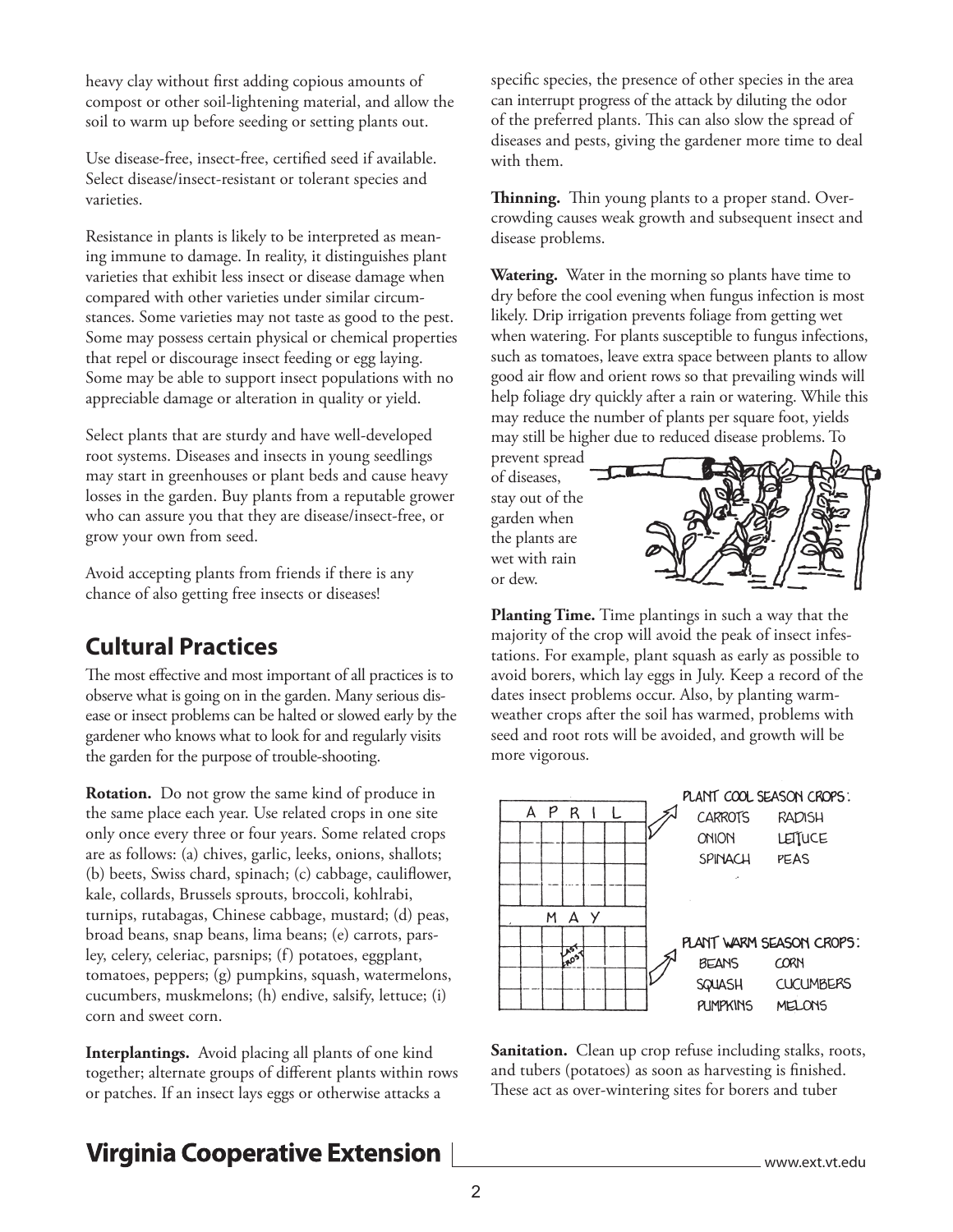worms. Old sacks, baskets, decaying vegetables, and other rubbish that may harbor insects should be kept out of the garden.

**Avoid injury to plants.** Cuts, bruises, cracks, and insect damage are often sites for infestation. In cases where fruit is difficult to remove, such as with cucumbers and watermelons, cut them instead of pulling them off the plant. If you cultivate your garden, avoid cutting into the plant roots.

**Weed control.** Control weeds and grass. They often harbor pests and compete for nutrients and water. They provide an alternate source of food and can be responsible for pest build-up. They also provide cover for cutworms and slugs.

## **Mechanical Controls**

**Handpicking.** Inspect plants for egg clusters, bean beetles, caterpillars, and other insects as often as possible. Handpick as many as possible. If you don't like squashing the pests, knock the insects and egg clusters into a coffee can or quart jar with a small amount of water, and then pour boiling water over them. Kerosene is often recommended, but poses a disposal problem once you have finished; besides, water is cheaper.

**Traps.** Use appropriate insect traps to reduce certain insect populations. A simple, effective Japanese beetle trap can be made from two milk jugs or a single milk jug and a plastic bag. The bait used to attract the beetles is available at most farm and garden supply centers. Place traps at least 40 feet away from desirable plants. Remove dead beetles frequently.

Light traps, particularly blacklight or bluelight traps known as "bug zappers" (special bulbs that emit a higher proportion of ultraviolet light that is highly attractive to nocturnal insects), are good insect-monitoring tools but provide little or no protection for the garden. While they usually capture

a tremendous number of insects, a close examination of light-trap collections shows that they attract both beneficial and harmful insects that would ordinarily not be found in that area. Those insects attracted but not captured remain in the area, and the destructive ones may cause damage later. Also, some wingless species as well as those species only active during the day (diurnal, as opposed to



nocturnal) are not caught in these traps. Consequently, the use of a light trap in protecting the home garden is generally of no benefit and, in some instances, can be detrimental.

Upturned flower pots, boards, newspaper, etc. will trap earwigs, sowbugs, and slugs; collect them every morning and destroy them with boiling water or feed them to pet frogs, toads, turtles, and fish. Indoors, white flies can be caught with yellow sticky traps made with boards painted yellow and lightly coated with oil or grease. There are also commercial sticky traps available through some catalogs.

**Baits.** Beer placed in a shallow dish sunk so the lid is at ground level will catch and kill many slugs.

Repellents. Aluminum foil and other reflective mulch has been shown to repel aphids. However, the environmental impact and energy consumption involved in making aluminum foil deserves consideration. Crushed eggshells or hydrated lime spread around plants may discourage slugs.

**Exclusion or Barriers.** Various materials can be used to physically block or repel insects and keep them from damaging plants. Place wood ash, cardboard tubes, or orange juice cans around seedlings to keep cutworms away from plant stems. Use paper bags over ears of corn to keep birds and insects out; do not cover until pollination is complete. Net-covered cages over young seedlings will help prevent insect, bird, and rabbit damage. Cheesecloth screens for cold frames and hot beds will prevent insect egg-laying; sticky barriers on the trunks of trees and woody shrubs will prevent damage by crawling insects. Floating row covers for many vegetable crops are a little more expensive, but their effectiveness in excluding insects is proven by the number of commercial growers that use them, particularly on cole crops and strawberries, cukes, melons, and squash.

## **Biological Controls**

#### **Predators, Parasites, and Pathogens.**

The garden and its surrounding environment is alive with many beneficial organisms that are present naturally; however, they may not be numerous enough to control a pest before damage is done. Actually, parasites and predators (usually other types of insects) are most effective when pest populations have stabilized

# **Virginia Cooperative Extension**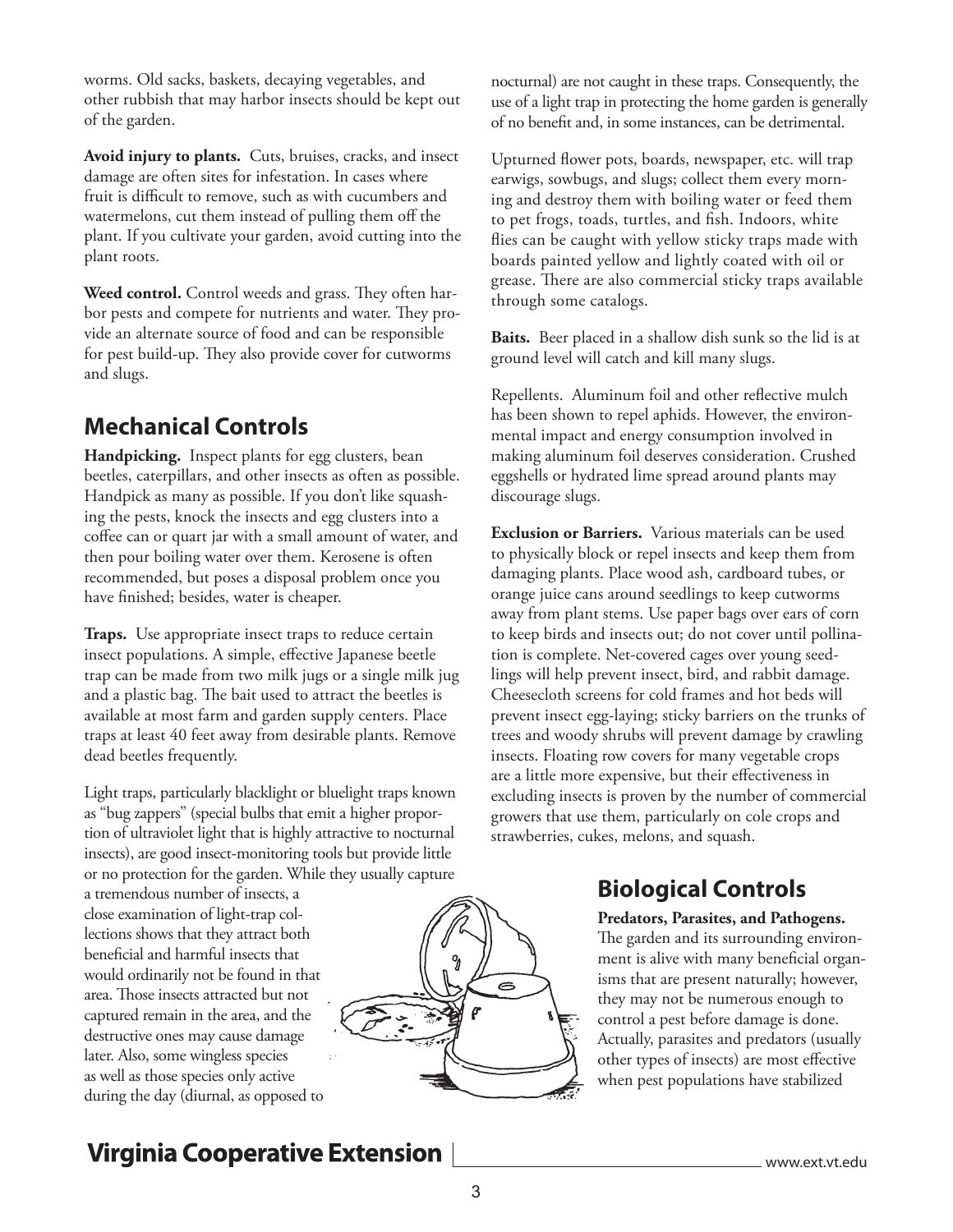or are relatively low. Their influence on increasing pest populations is usually minimal since any increase in parasite and predator numbers depends on an even greater increase in pest numbers. Disease pathogens, however, seem to be most effective when pest populations are large.

Take advantage of the biological control already taking place in your garden by encouraging natural predators such as praying mantises, ladybugs, lacewings, ground beetles, and others. Purchased natural predators are often effective for only a short period, however, since they tend not to remain in the place where they are put. Research the likes and dislikes of these helpers as to foods, habitat, etc. Provide these conditions where possible; some beneficial insect suppliers now offer a formulation for feeding/attracting the beneficials to keep them in the garden longer.

Learn to recognize the eggs and larvae of the beneficial insects, and avoid harming them. You can often find preying mantis egg cases in weedy lots;



just bring the twig with the cluster into the garden and set it in a place where it will not be disturbed. Spiders, toads, and dragonflies are also beneficial, and should not be a source of fright to the gardener; in most cases, they are harmless to people.

Learn to recognize parasites and their egg cases; for example, the tomato hornworm is often seen with a number of white egg cases, a little larger than a grain of rice, on its back. These were laid by a parasitic wasp. The hornworm will die and more wasps will emerge. Obviously, it is to your advantage to leave that worm in the garden.

#### **Pesticides**

#### **Nonsynthetic Pesticides**

**Botanicals.** Natural pesticidal products are available as an alternative to synthetic chemical formulations. Some of the botanical pesticides are toxic to humans, fish, and coldblooded creatures and should be treated with care. Safety clothing should be worn when spraying these, even though their toxicity is low to warm-blooded animals. Botanical insecticides break down readily in soil and are not stored

in plant or animal tissue. Often their effects are not as long-lasting as those of synthetic pesticides.

| Insecticide | <b>Use Against</b>                        |
|-------------|-------------------------------------------|
| Pyrethrum   | Pickleworms, aphids, leafhoppers, spider  |
|             | mites, harlequin bugs, cabbageworms.      |
| Rotenone    | Spittlebugs, aphids, potato beetles, har- |
|             | lequin bugs, chinch bugs, spider mites,   |
|             | carpenter ants.                           |
| Ryania      | Codling moths, Japanese beetles, squash   |
|             | bugs, potato aphids, onion thrips, corn   |
|             | earworms, silkworms.                      |
| Sabadilla   | Grasshoppers, codling moths, moths,       |
|             | armyworms, aphids, cabbage loopers,       |
|             | blister loopers, blister beetles.         |

Some of these products may be difficult to find.

In addition to botanical insecticides, some biological products can help in the battle against insects. *Bacillus thuringiensis* is an effective product commonly used against moth larvae. B.T., as it is known, is a bacterium that gives the larvae a disease; it is most effective on young larvae. Presently, there is research underway to develop strains that work against other types of insect larvae. Several formulations are available to the gardener under different trade names to provide effective control of several caterpillars without harming man and domestic animals. More than 400 insect species are known to be affected by this important insect pathogen. *Bacillus thuringiensis* is quite slow in its action. For example, caterpillars that consume some of the spores will stop eating within 2 hours, but may continue to live and move around until they die, which may be as long as 72 hours. When this occurs, the untrained gardener may assume the material was ineffective because of the continued pest activity and impatiently apply a chemical pesticide.

*Nosema locustae* is a disease organism which shows some promise for controlling grasshoppers. There are claims that this parasite may be effective for up to five years after initial application. In some areas, this parasite is available commercially under different trade names. It is still too early to make extensive claims about its effectiveness in home gardens.

**Enlist the aid of birds.** In rural areas, chickens, guineas, and other domestic fowl can be released in unused areas of the garden to eat grubs and insects. Wild birds will also help, but they aren't as controllable. Provide appropriate conditions (i.e., shelter, nesting material, water) to encourage insect-eating birds.

# **Virginia Cooperative Extension**